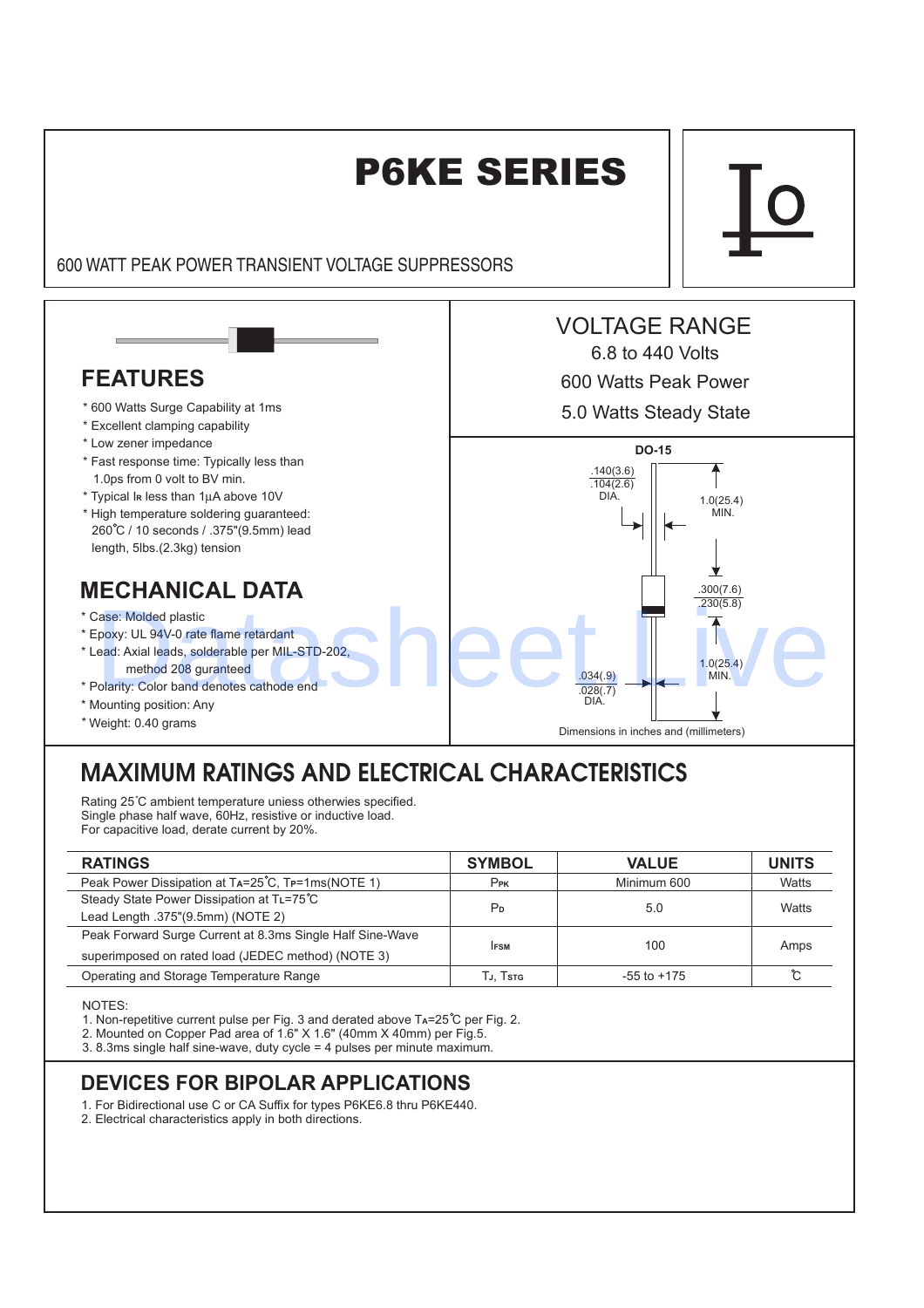#### RATING AND CHARACTERISTIC CURVES (P6KE SERIES) FIG.1-PEAK PULSE POWER DERATING CURVE FIG.2-PULSE DERATING CURVE 100 100 see<br>Billi PEAK PULSE POWER(PPP) OR CURRENT(IPP)<br>DERATING IN PERCENTAGE PEAK PULSE POWER(PPP) OR CURRENT(IPP) **PP** OR UDRRENT (IPP Non-Repetitive Pulse Waveform PPPM, PEAK PULSE POWER, KW Pppm, PEAK PULSE POWER, KW Shown in Fig. 3 T**A**=25 C 75 Ш DERATING IN PERCENTAGE 10 50  $\blacksquare$ 1.0 25 Ш  $0.1$   $-$  0.1 µs 0 25 50 75 100 125 150 175 0.1µs 1.0µs 10µs 100µs 1.0ms 10ms td, PULSE WIDTH, sec. TA, AMBIENT TEMPERATURE (<sup>2</sup>C) FIG.3-PULSE WAVE FORM FIG.4-TYPICAL JUNCTION CAPACITANCE 10,000 150 TJ=25 C  $f=1.0$ MHz 5,000 Ta=25˚C<br>Pulse Width (td) is defined Vsig=50mVp-p tf=10µs IPPM, PEAK PULSE CURRENT, % , PEAK PULSE CURRENT, % **PPM** Peak Value 2,000 as the point where the Peak Current Deacys to 50% of Ipp I **PPM** Measued at  $\frac{\mu}{\Delta}$  , CAPACITANCE, pF **J** 100 Zero Bias 1,000 CJ, CAPACITANCE, 500 Half Value-I**PPM 2** TTTT 200 Measured at Stand-Off 50 100 Voltage(Vi 10/1000 µsec Waveform<br>as Defined by R.E.A. 50 20 td e-kt  $0\frac{L}{0}$  $10^{-1}$ <br> $1.0$ 0 1.0 2.0 3.0 4.0 1.0 2.0 5.0 10 20 50 100 200 V(BR), BREAKDOWN VOLTAGE, VOLTS t, TIME, ms FIG.6-MAXIMUM NON-REPETITIVE PEAK FORWARD FIG.5-STEADY STATE POWER DERATING CURVE SURGE CURRENT, UNIDIRECTIONAL 5.00 Pm(w), STEADY STATE POWER DISSIPATION, WATTS Pm( ), STEADY STATE POWER DISSIPATION, WATTS **AV** 100 ШT 80 T<sub>J</sub>=T<sub>J</sub>max 8.3ms Single Half Sine-wave JEDEC Method , PEAK FORWARD SURGE 60 3.75 CURRENT, AMPERES L=.375"(9.5mm) 40 2.50 20 40mm x 40mm x 1mm Copper Heat Sink (1.6" x 1.6" x .040") I**FSM** 1.25 10 1 5 10 20 50 100 NUMBER OF CYCLES AT 60Hz  $0\frac{1}{0}$ 0 25 50 75 100 125 150 175 200

TL, LEAD TEMPERATURE (°C)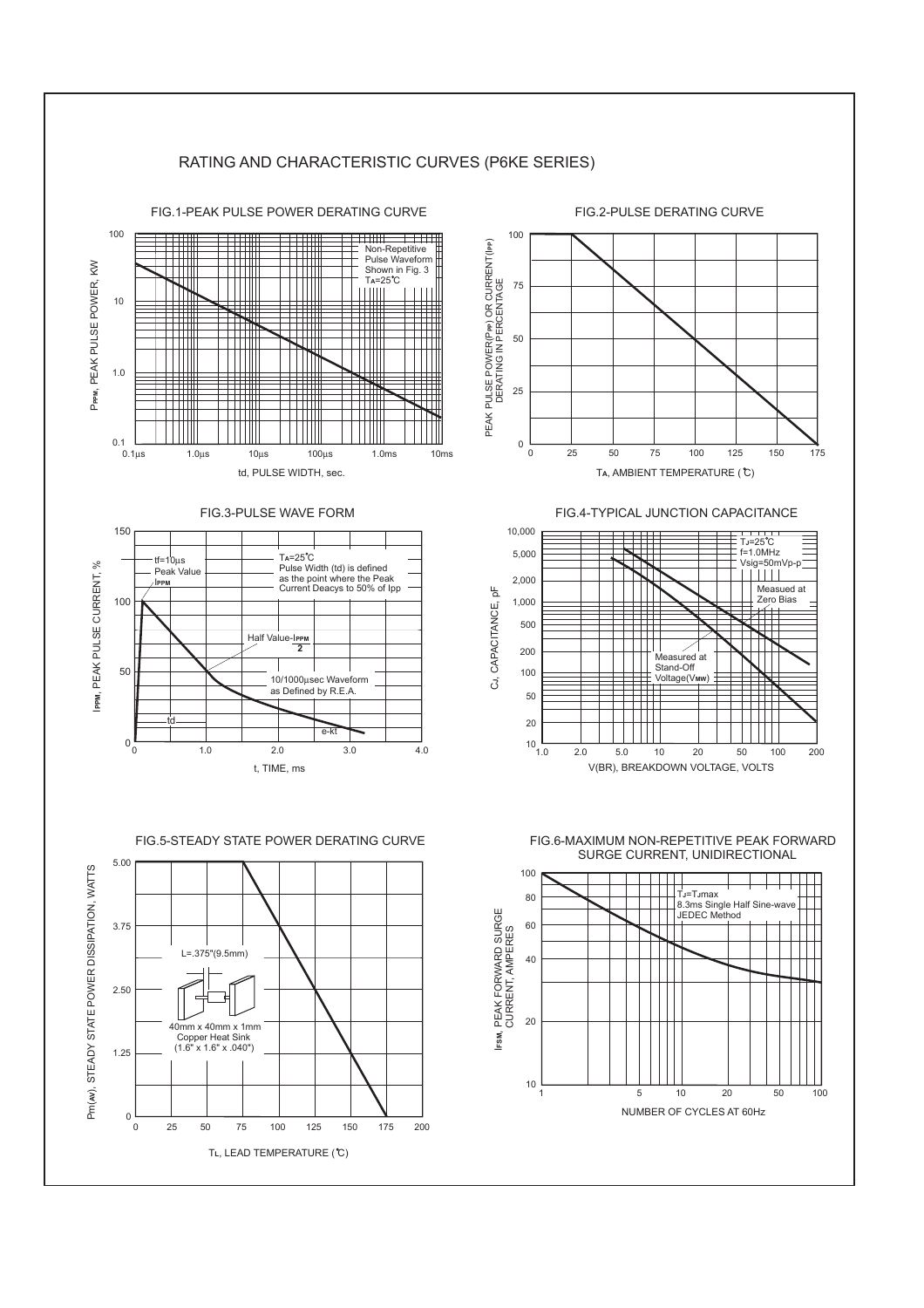### **600 Watt Axial Lead TVS**

| <b>UNI</b><br><b>DIRECTIONAL</b><br><b>PART</b><br><b>NUMBER</b> | <b>REVERSE</b><br><b>STAND-OFF</b><br><b>VOLTAGE</b><br>VRWM (V) | <b>BREAKDOWN</b><br><b>VOLTAGE</b><br>VBR(V)<br>MIN. @IT | <b>BREAKDOWN</b><br><b>VOLTAGE</b><br>VRB (V)<br>MAX. @IT | <b>TEST</b><br><b>CURRENT</b><br><b>IT</b><br>(mA) | <b>MAXIMUM</b><br><b>CLAMPING</b><br><b>VOLTAGE</b><br>$@$ lpp Vc $(V)$ | <b>PEAK</b><br><b>PULSE</b><br><b>CURRENT</b><br>Ipp(A) | <b>REVERSE</b><br><b>LEAKAGE</b><br>@ VRWM<br>$IR(\mu A)$ |
|------------------------------------------------------------------|------------------------------------------------------------------|----------------------------------------------------------|-----------------------------------------------------------|----------------------------------------------------|-------------------------------------------------------------------------|---------------------------------------------------------|-----------------------------------------------------------|
| P6KE6.8<br>P6KE6.8A<br><b>P6KE7.5</b><br><b>P6KE7.5A</b>         | 5.50<br>5.80<br>6.05<br>6.40                                     | 6.12<br>6.45<br>6.75<br>7.13                             | 7.48<br>7.14<br>8.25<br>7.88                              | 10<br>10<br>10<br>10                               | 10.8<br>10.5<br>11.7<br>11.3                                            | 56.0<br>57.0<br>51.0<br>53.0                            | 1000<br>1000<br>500<br>500                                |
| P6KE8.2<br>P6KE8.2A<br>P6KE9.1<br>P6KE9.1A                       | 6.63<br>7.02<br>7.37<br>7.78                                     | 7.38<br>7.79<br>8.19<br>8.65                             | 9.02<br>8.61<br>10.00<br>9.50                             | 10<br>10<br>1<br>1                                 | 12.5<br>12.1<br>13.8<br>13.4                                            | 48.0<br>50.0<br>44.0<br>45.0                            | 200<br>200<br>50<br>50                                    |
| <b>P6KE10</b><br>P6KE10A<br><b>P6KE11</b><br>P6KE11A             | 8.10<br>8.55<br>8.92<br>9.40                                     | 9.00<br>9.50<br>9.90<br>10.50                            | 11.00<br>10.50<br>12.10<br>11.60                          | $\mathbf{1}$<br>1<br>1<br>1                        | 15.0<br>14.5<br>16.2<br>15.6                                            | 40.0<br>41.0<br>37.0<br>38.0                            | 10<br>10<br>$\frac{5}{5}$                                 |
| <b>P6KE12</b><br>P6KE12A<br><b>P6KE13</b><br>P4KE13A             | 9.72<br>10.20<br>10.50<br>11.10                                  | 10.80<br>11.40<br>11.70<br>12.40                         | 13.20<br>12.60<br>14.30<br>13.70                          | 1<br>1<br>1<br>1                                   | 17.3<br>16.7<br>19.0<br>18.2                                            | 35.0<br>36.0<br>32.0<br>33.0                            | 5<br>$\overline{5}$<br>$\frac{5}{5}$                      |
| <b>P6KE15</b><br>P6KE15A<br><b>P6KE16</b><br>P6KE16A             | 12.10<br>12.80<br>12.90<br>13.60                                 | 13.50<br>14.30<br>14.40<br>15.20                         | 16.50<br>15.80<br>17.60<br>16.80                          | $\mathbf{1}$<br>1<br>$\mathbf 1$<br>$\mathbf{1}$   | 22.0<br>21.2<br>23.5<br>22.5                                            | 27.0<br>28.0<br>26.0<br>27.0                            | $\overline{5}$<br>$\frac{5}{5}$<br>5                      |
| <b>P6KE18</b><br>P6KE18A<br><b>P6KE20</b><br>P6KE20A             | 14.50<br>15.30<br>16.20<br>17.10                                 | 16.20<br>17.10<br>18.00<br>19.00                         | 19.80<br>18.90<br>22.00<br>21.00                          | $\mathbf{1}$<br>1<br>1<br>1                        | 26.5<br>25.2<br>29.1<br>27.7                                            | 23.0<br>24.0<br>21.0<br>22.0                            | $\begin{array}{c} 5 \\ 5 \\ 5 \end{array}$<br>5           |
| <b>P6KE22</b><br>P6KE22A<br><b>P6KE24</b><br>P6KE24A             | 17.80<br>18.80<br>19.40<br>20.50                                 | 19.80<br>20.90<br>21.60<br>22.80                         | 24.20<br>23.10<br>26.40<br>25.20                          | 1<br>1<br>1<br>1                                   | 31.9<br>30.6<br>34.7<br>33.2                                            | 19.0<br>20.0<br>17.0<br>18.0                            | $\sqrt{5}$<br>5<br>5<br>$\overline{5}$                    |
| <b>P6KE27</b><br>P6KE27A<br><b>P6KE30</b><br>P6KE30A             | 21.80<br>23.10<br>24.30<br>25.60                                 | 24.30<br>25.70<br>27.00<br>28.50                         | 29.70<br>28.40<br>33.00<br>31.50                          | $\mathbf{1}$<br>1<br>1<br>1                        | 39.1<br>37.5<br>43.5<br>41.4                                            | 15.0<br>16.0<br>14.0<br>14.4                            | 5<br>$\frac{5}{5}$<br>5                                   |
| <b>P6KE33</b><br>P6KE33A<br><b>P6KE36</b><br>P6KE36A             | 26.80<br>28.20<br>29.10<br>30.80                                 | 29.70<br>31.40<br>32.40<br>34.20                         | 36.30<br>34.70<br>39.60<br>37.80                          | $\mathbf{1}$<br>1<br>1<br>1                        | 47.7<br>45.7<br>52.0<br>49.9                                            | 12.6<br>13.2<br>11.6<br>12.0                            | $\frac{5}{5}$<br>5<br>5                                   |
| <b>P6KE39</b><br>P6KE39A<br><b>P6KE43</b><br>P6KE43A             | 31.60<br>33.30<br>34.80<br>36.80                                 | 35.10<br>37.10<br>38.70<br>40.90                         | 42.90<br>41.00<br>47.30<br>45.20                          | $\mathbf{1}$<br>1<br>1<br>1                        | 56.4<br>53.9<br>61.9<br>59.3                                            | 10.6<br>11.2<br>9.6<br>10.1                             | 5<br>$\mathbf 5$<br>$\,$ 5 $\,$<br>5                      |
| <b>P6KE47</b><br>P6KE47A<br>P6KE51<br>P6KE51A                    | 38.10<br>40.20<br>41.30<br>43.60                                 | 42.30<br>44.70<br>45.90<br>48.50                         | 51.70<br>49.40<br>56.10<br>53.60                          | $\mathbf{1}$<br>1<br>$\mathbf{1}$<br>1             | 67.8<br>64.8<br>73.5<br>70.1                                            | 8.9<br>9.3<br>8.2<br>8.6                                | $\sqrt{5}$<br>$\frac{5}{5}$<br>$\sqrt{5}$                 |
| <b>P6KE56</b><br>P6KE56A<br><b>P6KE62</b><br>P6KE62A             | 45.40<br>47.80<br>50.20<br>53.00                                 | 50.40<br>53.20<br>55.80<br>58.90                         | 61.60<br>58.80<br>68.20<br>65.10                          | $\mathbf 1$<br>1<br>1<br>1                         | 80.5<br>77.0<br>89.0<br>85.0                                            | 7.4<br>7.8<br>6.8<br>7.1                                | $\,$ 5 $\,$<br>$\,$ 5 $\,$<br>5<br>$\,$ 5 $\,$            |
| <b>P6KE68</b><br>P6KE68A<br><b>P6KE75</b><br>P6KE75A             | 55.10<br>58.10<br>60.70<br>64.10                                 | 61.20<br>64.60<br>67.50<br>71.30                         | 74.80<br>71.40<br>82.50<br>78.80                          | 1<br>1<br>1<br>$\mathbf 1$                         | 98.0<br>92.0<br>108.0<br>103.0                                          | 6.1<br>6.5<br>$5.5$<br>5.8                              | $\,$ 5 $\,$<br>$\frac{5}{5}$<br>5                         |